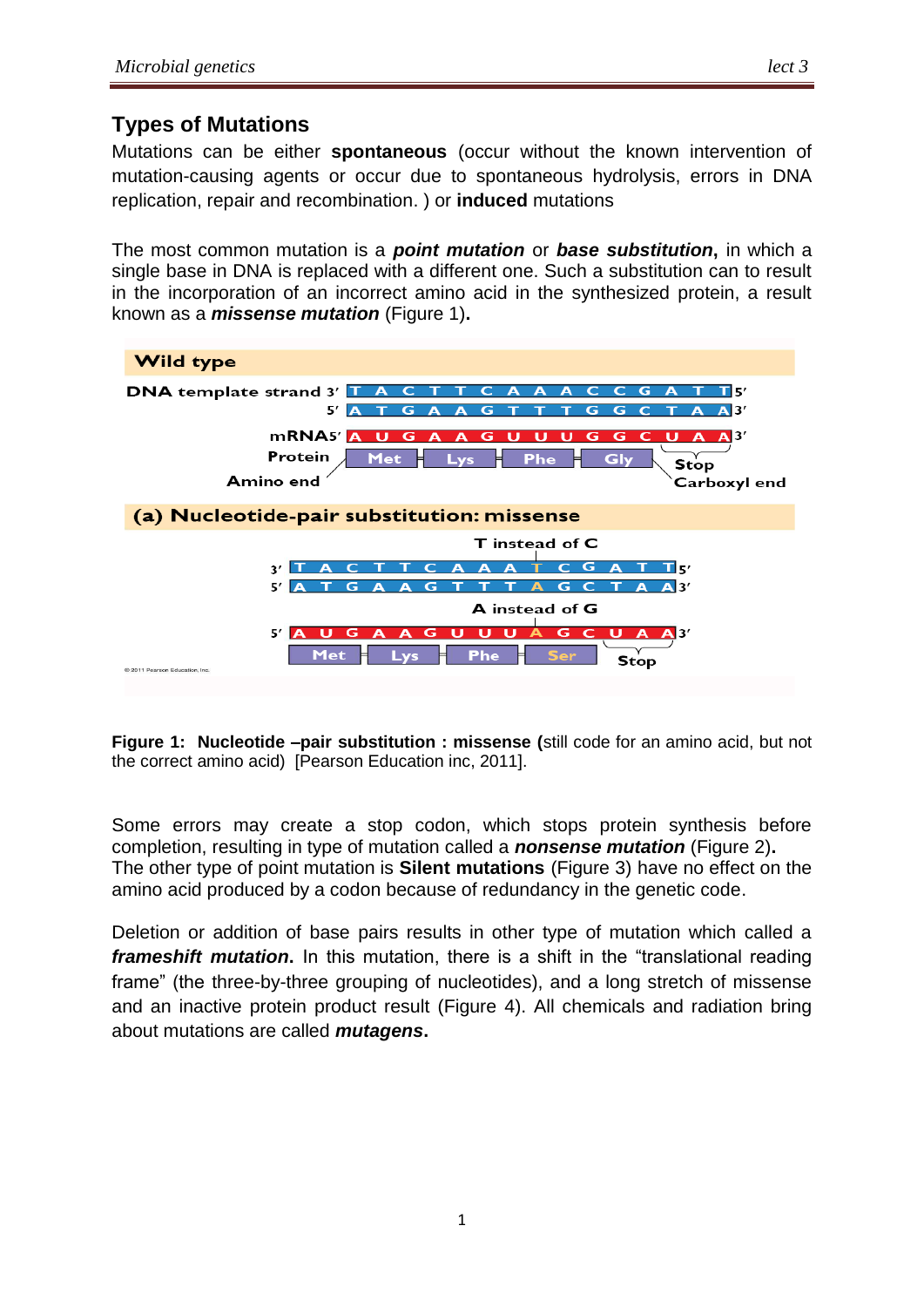

**Figure 2: Nucleotide –pair substitution : Nucleotide –pair substitution : nonsense (**change an amino acid codon into a stop codon, nearly always leading to a nonfunctional protein ) [Pearson Education inc, 2011].



**Figure 3**: **Nucleotide –pair substitution : silent** [Pearson Education inc,2011].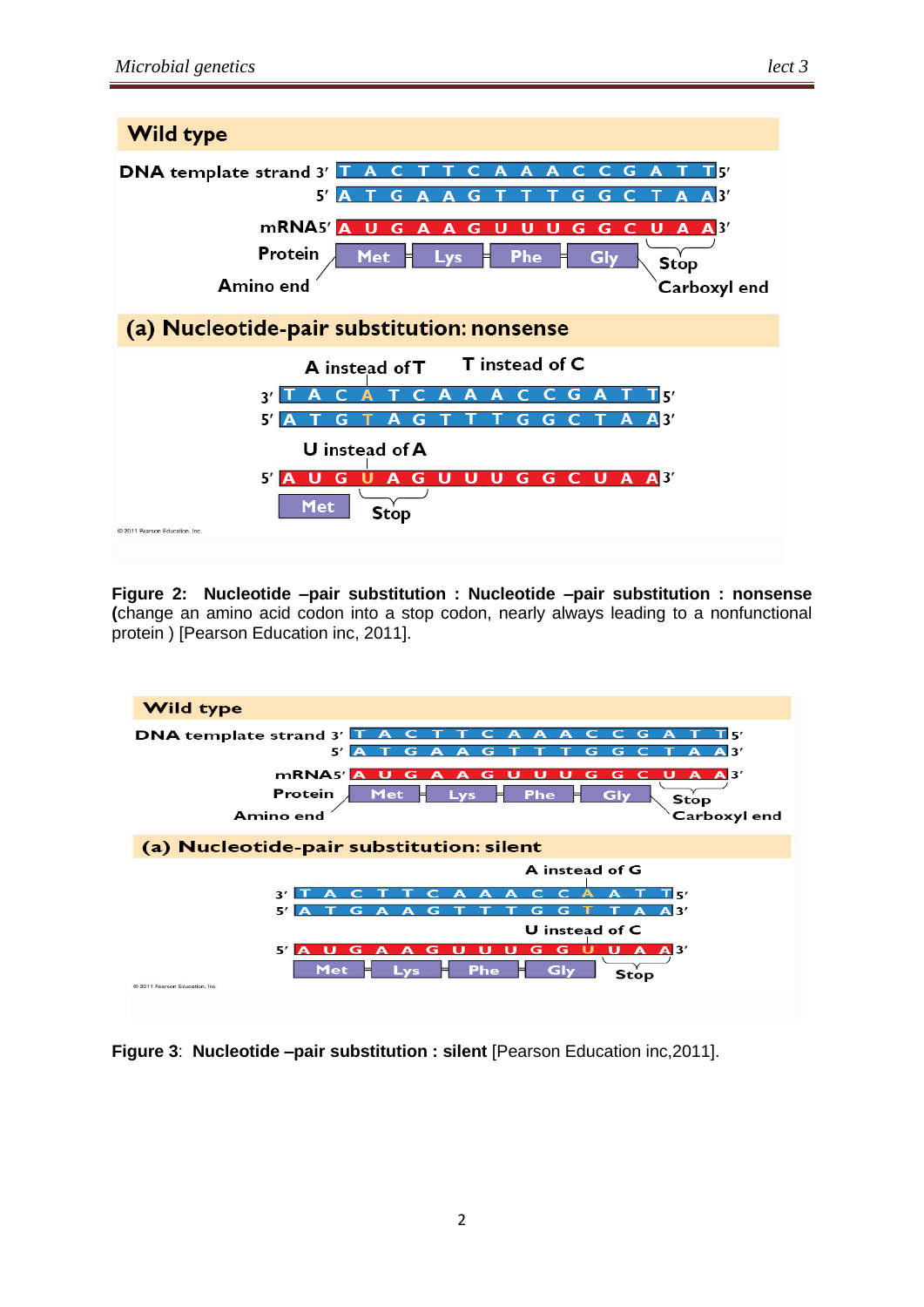

**Figure 4: Nucleotide –pair insertion or deletion: extensive missense** [Pearson Education inc,2011].

## **DNA modification repair pathways**

 Repair pathways that remove DNA modifications have Three basic mechanisms: direct repair, base-excision repair and nucleotide-excision repair.

#### **A. Direct chemical reversal.**

 1. Photolyase, AKA photo-reactivation: UV light induces the formation of pyrimidine dimers between adjacent C or T bases in DNA. The photolyase enzyme break the cyclobutane dipyrimidine bond. To do so, the enzyme must absorb visible light, hence the name photo-reactivation. *E. coli* and the yeast *Saccharomyces cerevisiae* have such an enzyme.

 2. Methyltransferase: The methyl groups from mutagenic O6-methylguanine (O6-MeG is particularly mutagenic) and O4-methylthymine can be removed directly by this enzyme.

 **B** Glycosylase + AP endonuclease: Many modified bases are recognized by specific N-glycosylases that cleave the modified base. The resulting AP site is

3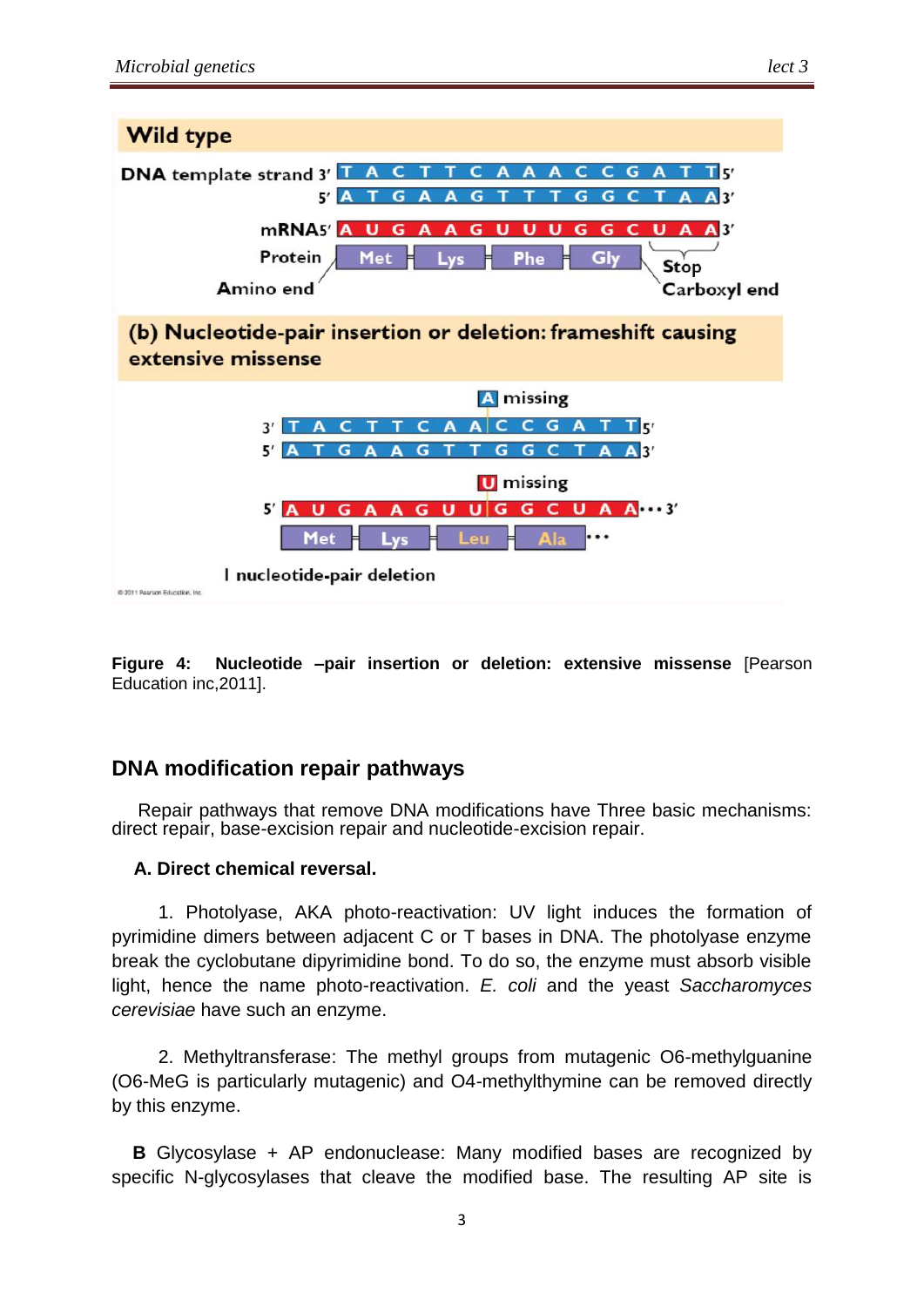repaired by AP endonucleases. Examples in *E. coli*: hypoxanthine-DNA glycosylase, 3-methyladenine glycosylase . formamidopyrimidine glycosylase, hydroxymethyl glycosylase.

 **C. Nucleotide excision repair**: In this form of DNA repair, the damaged bases are removed from DNA as an oligonucleotide and the resulting gap is repaired by resynthesis. This pathway is used to remove many bulky adducts in DNA, including cross-links and UV-induced pyrimidine dimers.

Damage on one strand



Damage on both strands ATGCTAGGCTATTATCG TACGATCCGATAATAGC

ATGCTAGGCTATTATCG TACGATCCGATAATAGC

 $\operatorname{ATGCT}$  ( $\overline{\mathbb{C}}$ GCTATTATCG **M**GATAATAGC  $TACGATG$ 

ATGCTA?GCTATTATCG TACGAT?CGATAATAGC

**Figure 5: Nucleotide excision repair = enzymes that function to cut out and replace DNA damage** [Pearson Education inc,2004]

# **Rate of Mutation**

The *mutation* is a probability that gene will mutate when cell divides. DNA replication is very faithful, and only about once in 1 billion base pair replications does an error occur by Spontaneous mutation (If it was harmful, organism dies. If beneficial, organism thrives and passes mutation to offspring (This allows organisms to balance the need for genetic stability with that for evolutionary improvement). Mutagen play a role for increasing the rate of such errors from 10 to 1000 times.

The fact that organisms as phylogenetically disparate as hyper thermophilic Archaea and *Escherichia coli* have about the same mutation rate might make one believe that evolutionary pressure has selected for organisms with the lowest possible mutation rates. However, this is not so. The mutation rate in an organismis subject to change.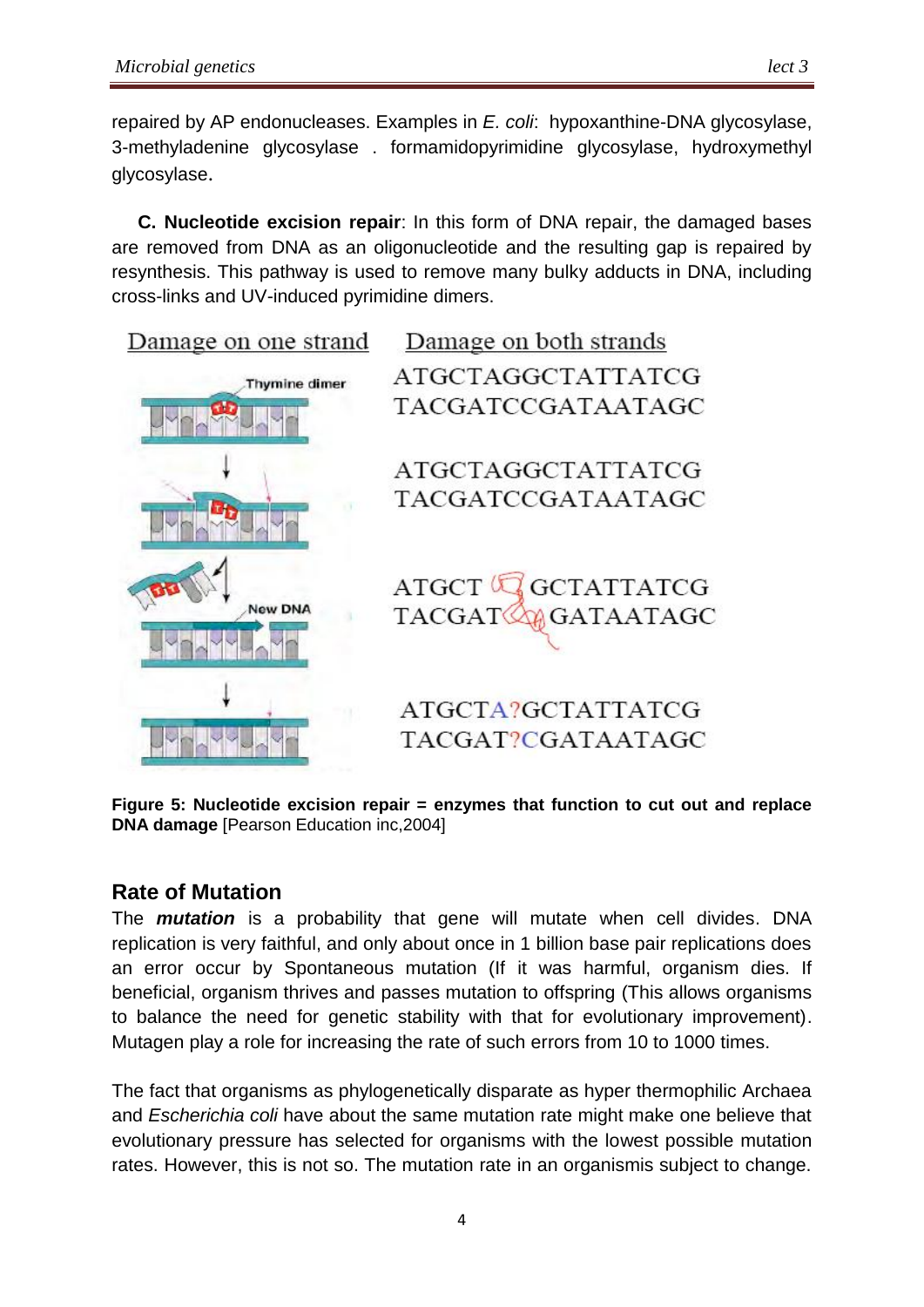For example, mutants of some organisms have been selected in the laboratory that are hyperaccurate in DNA replication and repair.

However, in these strains, the improved proofreading repair mechanisms has a significant metabolic cost; thus, a hyperaccurate mutant might actually be at a disadvantage in its natural environment. On the other hand, some organisms seem to benefit from a hyperaccurate phenotype that enables them to occupy particular niches in nature. A good example is the bacterium

*Deinococcus radiodurans* . This organism is 20 times more resistant to UV radiation and 200 times more resistant to ionizing radiation than *E. coli.*

### **Identifying Mutants**

With bacteria mutants can be identified more easily, because bacteria produce very large populations very quickly. *Positive* **(***direct***)** *selection* involves the selection of mutant cells and rejection of non mutant cells. For example: plating out bacteria on a medium containing penicillin. Survivors, which are penicillin - resistant mutants, can be isolated. *replica plating*(Figure 6) is used for *negative* **(***indirect***)** *selection*to detect, for example, *auxotrophs* that have nutritional requirements not possessed by the parent (non mutant) cell. To isolate auxotrophs, colonies growing on a master plate containing a complete medium can be transferred by a sterile velvet pad is pressed onto the master plate, and the colonies are transferred simultaneously to a *minimal medium,* which lacks essential nutrients such as the required amino acid. An auxotrophic mutant will fail to appear on the minimal medium.